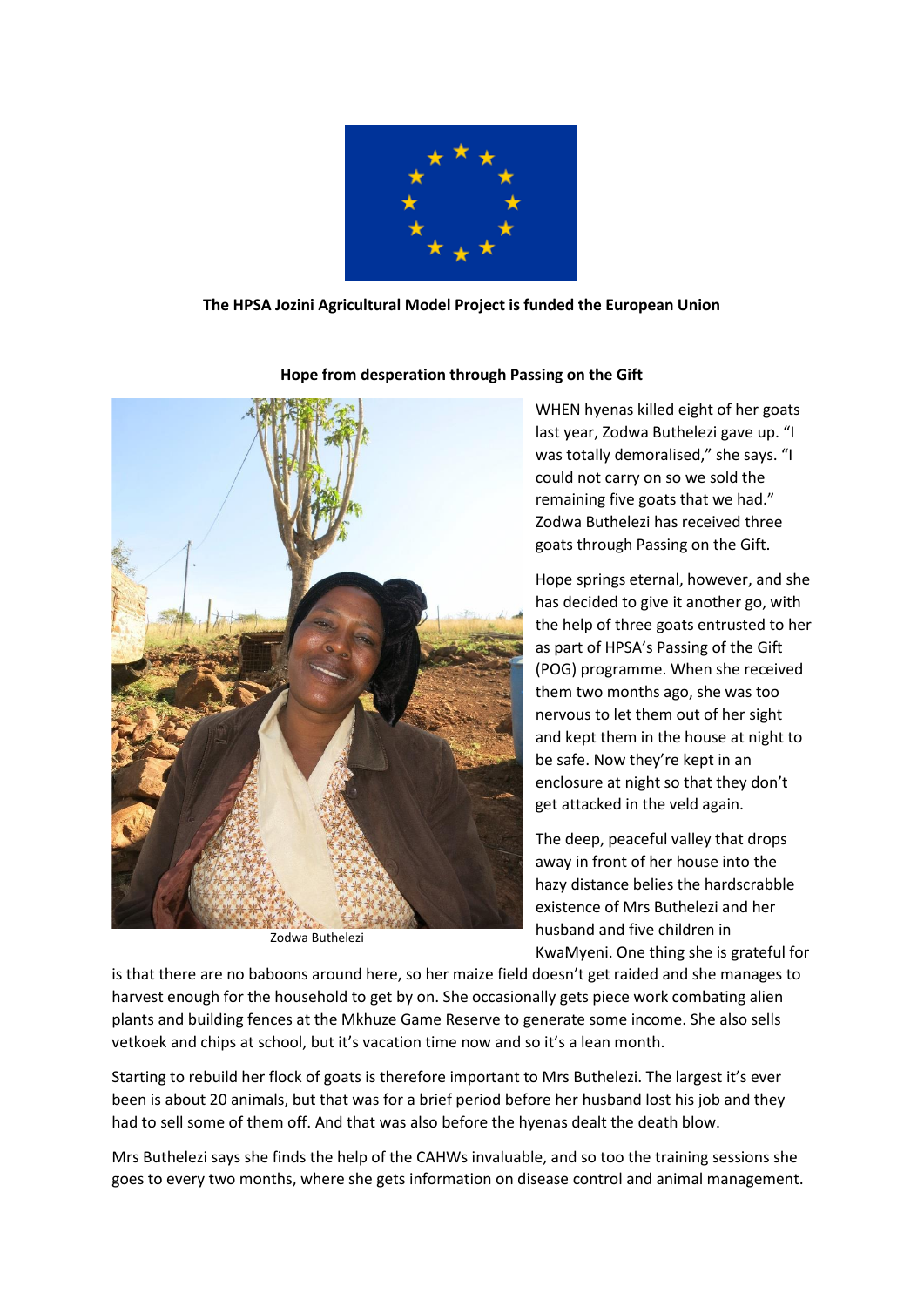It was through the CAHWs that she found out about the POG programme. She was eventually selected as a receiver early in 2017, and it's boosted her morale. She acknowledges that she is effectively only a custodian of the goats for the time being, until they produce three kids and allow the passing of the gift to be carried over to another family. She's confident that the flock will grow, and once she is able to sell animals it will help put her children through school and to buy food. These goats mean one thing above all others: "Hope".



Zodwa Buthelezi tethers her three POG goats

At the end of the road beyond Mkuze town, beyond even the regular CAHW rounds, lives Thabitha Khumalo. She's pushing 80, but it takes a while to agree on her age with her daughter in law. "I don't know, where's my ID," she says. She's very pleased with herself. "I've already given back all the goats,'' she says. She got two POG females and a male last year. One died in a snare up the mountain, but apart from that everything went according to plan and two females and a male kid duly made their appearance. Her flock is now a comfortable eight strong, but she'd like it to increase to about 15. That way some basic needs will be taken care of for her family of 11. No one has a job, and income comes only by way of grants.

The goats were granted to Mrs Khumalo as head of the family, but it's her son who has been to the training sessions. She says she brings the goats in every day, and she hasn't had any problems apart from routine ticks and worms. Her goat enclosure helps with security and flock management. There are hyenas in the area, and they are always a concern, but so far they have kept their distance. The big problem, "the biggest problem", says Mrs Khumalo, is theft, but her vigilance means none of her animals have been stolen, and she has been able to pass on the gift of goats.